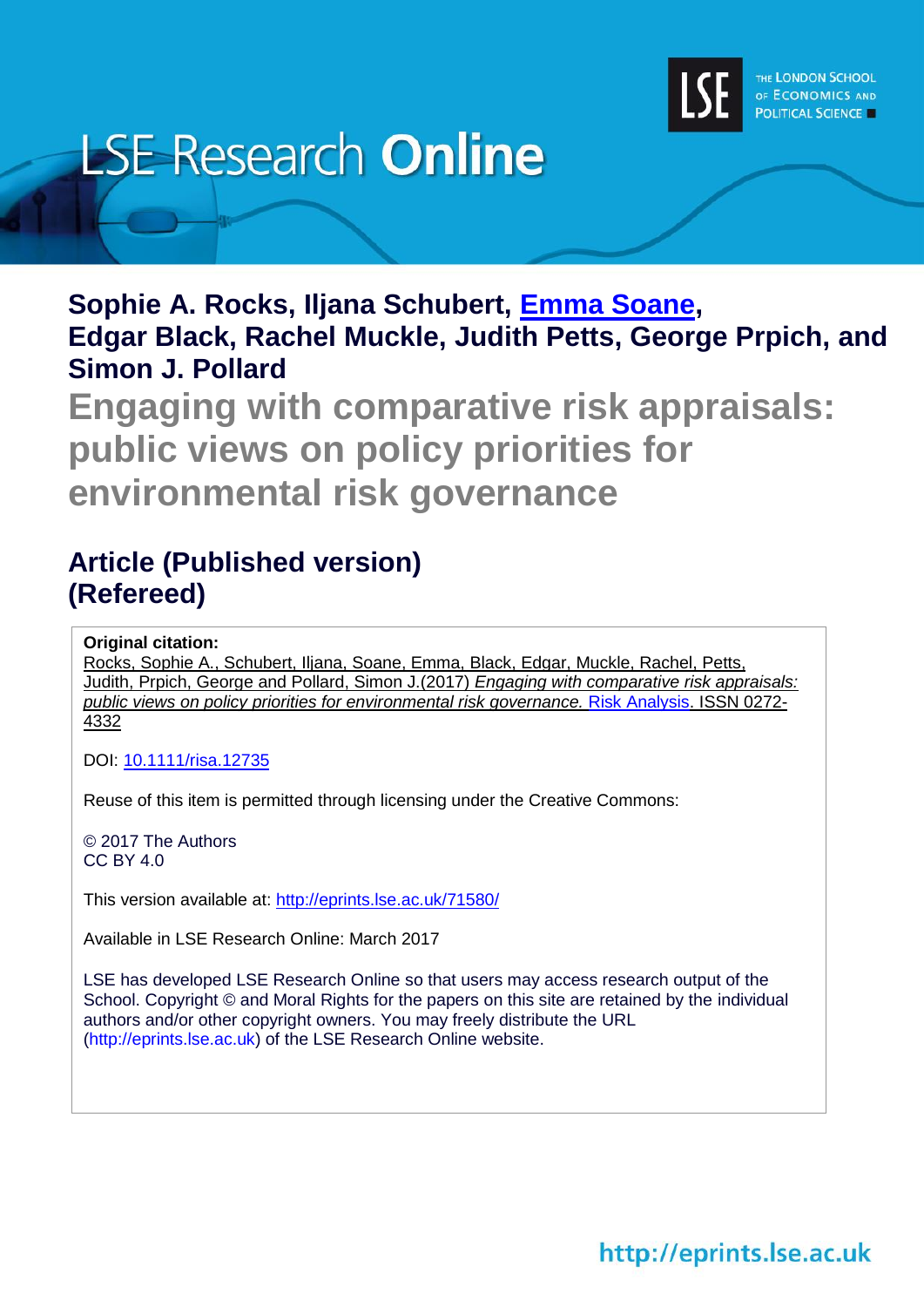### **Engaging with Comparative Risk Appraisals: Public Views on Policy Priorities for Environmental Risk Governance**

**Sophie A. Rocks,1,<sup>∗</sup> Iljana Schubert,2 Emma Soane,<sup>2</sup> Edgar Black,<sup>3</sup> Rachel Muckle,<sup>3</sup> Judith Petts,<sup>4</sup> George Prpich,<sup>1</sup> and Simon J. Pollard<sup>1</sup>**

> Communicating the rationale for allocating resources to manage policy priorities and their risks is challenging. Here, we demonstrate that environmental risks have diverse attributes and locales in their effects that may drive disproportionate responses among citizens. When 2,065 survey participants deployed summary information and their own understanding to assess 12 policy-level environmental risks singularly, their assessment differed from a prior expert assessment. However, participants provided rankings similar to those of experts when these same 12 risks were considered as a group, allowing comparison between the different risks. Following this, when individuals were shown the prior expert assessment of this portfolio, they expressed a moderate level of confidence with the combined expert analysis. These are important findings for the comprehension of policy risks that may be subject to augmentation by climate change, their representation alongside other threats within national risk assessments, and interpretations of agency for public risk management by citizens and others.

**KEY WORDS:** Environment; policy prioritization; strategic risk

#### **1. INTRODUCTION**

In England, environmental risks such as flooding and animal disease that adversely affect public goods have policies set for their management by government. Even with a multitude of interventions being delivered by a range of actors, each with its own responsibility for managing risks down to lower levels of nonzero "residual risk," an ongoing challenge is to prioritize the use of annual government resources across a diverse risk portfolio. The transparent allocation of resources for portfolio risk management is difficult, especially in a climate when public finances are constrained, as difficult choices must be made. Under these conditions, there is a continual possibility that lesser risks that are high in the public consciousness, political, or media spotlight may be prioritized above those with more severe or lasting impacts. Such a mismatch between severity and funding provision may be a response to political or reputational damage but may also be due to the lack of impact such funding will make, particularly in situations where effective management measures are not possible. In addition, the competing priorities, dynamics of policy developments, and political influences may impact on the funding provision. It is appropriate therefore that we analyze the tensions between expert and lay audience interpretations of comparative risk so that we are aware of potential anisotropies in understanding and can improve the

<sup>1</sup>Cranfield University, School of Water, Energy and Environment, Cranfield, Bedfordshire, UK.

<sup>2</sup>Department of Management, London School of Economics, London, UK.

<sup>3</sup>Department for Environment, Food and Rural Affairs, London, UK.

<sup>4</sup>University of Plymouth, Office of the Vice-Chancellor, Drake's Circus, Plymouth, PL4 8AA, United Kingdom.

<sup>∗</sup>Address correspondence to Dr. Sophie A. Rocks, Cranfield University, School of Water, Energy and Environment, Cranfield, Bedfordshire MK43 0AL, UK; s.rocks@cranfield.ac.uk.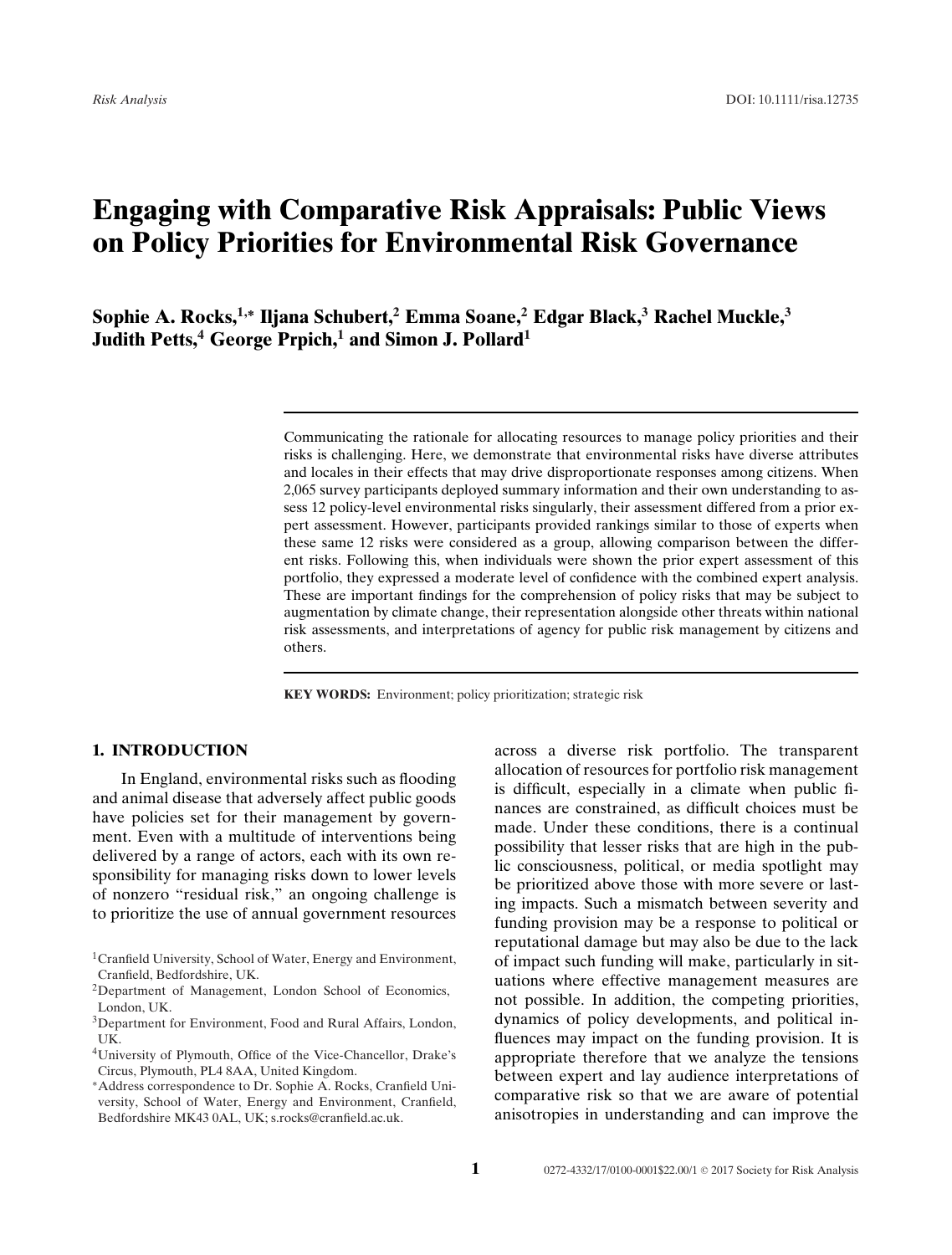messaging of risk significance and agency among risk managers.

The academic research team in this study has a long-standing interest in the capability of governments and their agencies to manage environmental policy risk portfolios. $(1,2)$  The methodological challenges associated with comparing risks that are disparate in character, such as exposures to engineered nanomaterials (ENMs) alongside the dangers of coastal erosion, for example, where the types and scales of impact vary significantly, are understood and reported widely elsewhere.(3–6) Most environmental policy risks are now susceptible to augmentation, in terms of their magnitude and future uncertainty, by the effects of climate change $(3)$  and so their baseline assessment and future dynamic trajectories are of increasing concern as climate effects exacerbate, or mitigate, their probabilities and impacts forward in time. We have previously commented on the utility of a strategic appraisal method to help risk managers compare national environmental risks at the policy level. $(2,7)$  A central research question remains: Do these comparative analyses have traction with citizens?

Comparative risk appraisals that inform policy priorities<sup>(2)</sup> should have traction with stakeholders<sup>(8)</sup> so that the investment priorities they inform are legitimate. Given this, understanding the wider perceptions of policy-level risks that extend beyond the preserve of policy officials and academic researchers is of research interest. The extent to which comparative risk analyses are reconciled, or otherwise, with citizen views is untested to date in the United Kingdom, though of considerable importance given the wide use of policy risk appraisal in, for example, departmental and national risk registers. National risk assessments are not without controversy $(9)$ and so it is quite appropriate to ask the question: How do citizens comprehend comparative risk analyses?

Here, we present data from an England-wide survey of 12 environmental policy risks. $(10)$  Using a web-based survey instrument, we explored: (i) citizen understandings of an expert-driven comparative analysis of 12 environmental risks, considered as a portfolio (addressing issues of comprehension); (ii) the "ordering" and comparative mapping of these 12 risks by survey participants; and (iii) citizen views on the various accountabilities of the actors with responsibility for managing these residual risks (exploring issues of accountability, agency, and trust by reference to those sections of society deemed responsible for risk management).

#### **2. METHODS**

The policy risks for this study were selected with Department for Environment, Food and Rural Affairs' (Defra) staff to provide a risk portfolio purposefully diverse in character. Twelve risks from Defra's policy portfolio at the time of the study (2012) were selected that had previously been characterized in autumn 2011 for 12–18 months forward in time:  $(2,7)$ poor air quality; the risk of an avian influenza (AI) incursion; the accelerated spread of bovine tuberculosis (BTb); risks from coastal erosion; the risk of regional-scale flooding; the risk of a foot and mouth disease (FMD) incursion exposure to genetically modified organisms (GMOs); loss of marine biodiversity; exposures to ENMs; human health effects from pesticides; the risk of a derogation of water quality; and the risk of a loss of wildlife biodiversity.

A web-based survey investigated whether this published comparison of environmental risks $(7)$ would be understood by citizens (the questions and response scales used in the questionnaire are presented in the Supporting Information). Brief descriptions of these 12 risks were included in the survey to support respondents' assessments of severity and likelihood, and their comprehension of this information explored. For example, the risks associated with coastal erosion were presented as:

Natural weathering processes — waves, tides, currents and storm surges — constantly affect the English coastline, causing erosion. The coastlines that are most affected are those on the east and south of the country, and those around the Isle of Wight. Erosion is either gradual or drastic (e.g. cliff slump). Local authorities estimate that 200 properties may be lost over the next 20 years, with approximately 2,000 vulnerable properties in England. The threat of coastal erosion reduces property values and has a detrimental impact on individual and community well-being. Coastal erosion does provide natural benefits to beaches and habitat.

The presented descriptions of the 12 risks are included within the Supporting Information. The impact of each risk was evaluated using six environmental sustainability criteria: $(7)$  the economic, environmental, and social impacts (each with direct and indirect impacts) for England over the next 12–18 months.

The survey instrument $(11)$  was developed by a panel of five researchers and refined with input from Defra staff. A total of 2,179 participants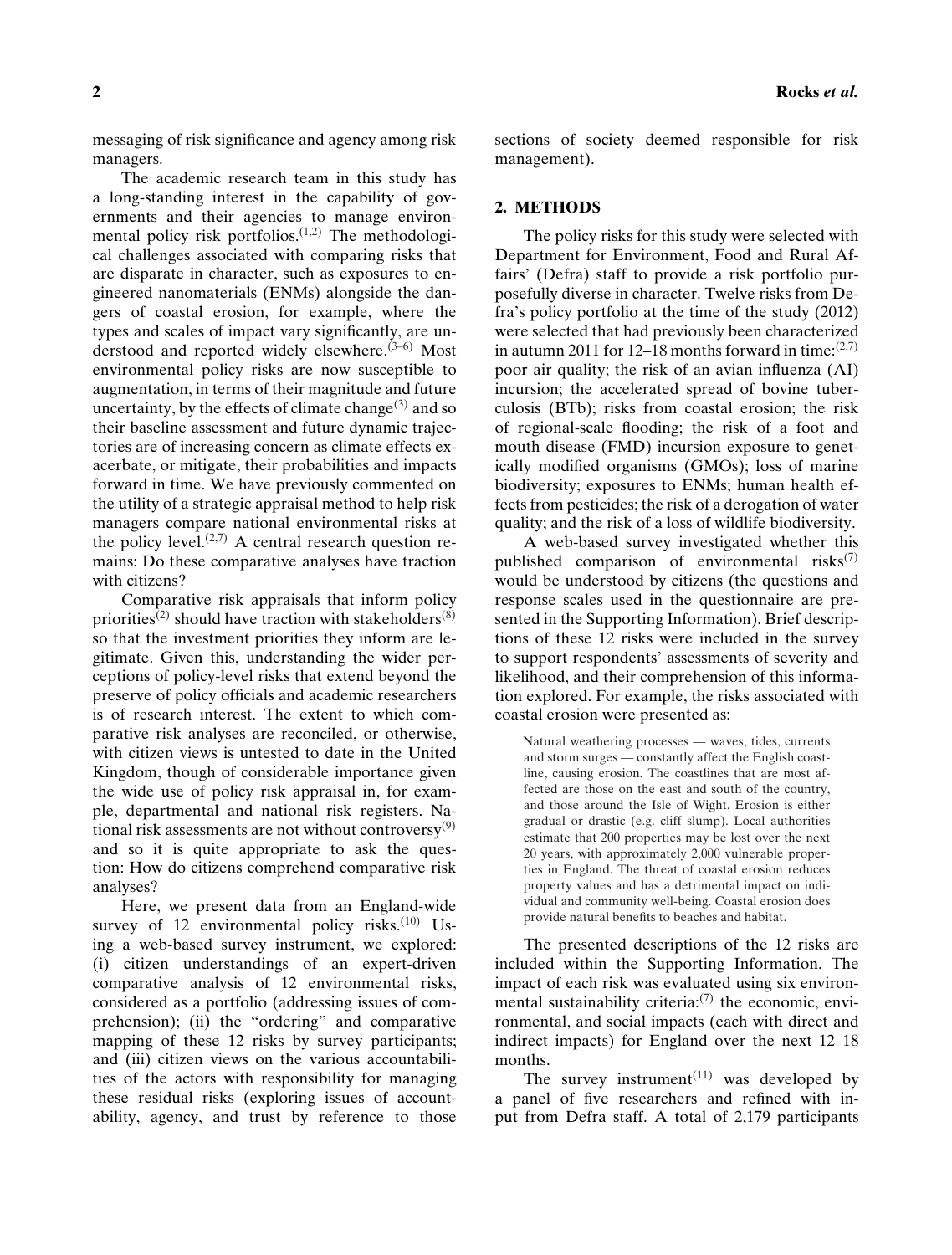#### **Engaging with Comparative Risk Appraisals 3**

were recruited via a marketing organization database [\(www.maximiles.com;](http://www.maximiles.com;) participants received points redeemable against online shopping) between May 22 and June 6, 2012. Participants were screened for British citizenship, being over 18 years of age, and being resident in England for *>*10 years. The survey took ca. 30 minutes to complete and respondents were compensated for their time. Respondents who completed in  $\langle$  15 minutes ( $n = 62, 2.8\%$ ) or  $\langle$ 24 hours  $(n = 14, 0.6\%)$  and those submitting incomplete data  $(n = 35, 1.6\%)$  were removed from the data set. The study design followed the British Psychological Society code of ethics.(12) The final cohort size was 2,065 (45% females and 55% males) with a mean age of  $47.8 \pm 13.8$  years (range 18– 84 years). The majority of respondents considered themselves to live either in: suburbs (41%); a small town (20%); or a major town or city (19%); with the remainder in a village (16%) or in rural settings (4%). When summarized (80.8% urban and 19.3% rural), the distribution of the home environment compares favorably to the English average $(13)$ of 81.2% urban and 18.9% rural populations. When participants were asked about their employment status, the majority of respondents stated that they worked full time  $(n = 772)$  or were retired  $(n = 433)$ . Only a small number of respondents  $(n = 188)$  identified themselves as currently unemployed. The participants were more likely than the English average to have been educated to degree level (41.4% compared to 30.8%) and much less likely to have gained qualifications below National Vocational Qualification (NVQ) level 1 (6.7% compared to 17.9%) or no qualifications at all (6.3% compared to 11.4%). The implied level of education may skew the resultant information.

The survey assessed respondents' familiarity and personal experience of the 12 risks, their ease of understanding of the information provided, and their perceptions of the impact and likelihood of the risks. Responses were collected using Likert scales and slider bars. Personal experiences and respondents' self-rating of understanding were collected prior to the presentation of narrative statements on each risk, which contained three pieces of information about the adverse impacts of the risk. Where there was a high uncertainty in the supporting scientific evidence for specific impacts, this was stated. Statements were presented individually and followed by questions where participants were asked to self-assess their understanding of the information provided and then indicate which organizations they believed

were accountable for managing the residual risk in each case (government, scientists, industry, or self), and were then asked to consider impacts from the residual risks into the future. Additionally, respondents were asked to rate the severity of the impacts of the risk on the environment, on the economy, and on society. The presentational order of the risk information was randomized to minimize the effect this might have on the evaluations. The expert assessment of the risks has previously been described<sup>(7)</sup> drawing from senior policy officials and technical policy developers within the United Kingdom.

Data were analyzed for descriptive statistics (mean and standard deviation), and the ranking of information was performed using SPSS software (SPSS Statistics, Version 20, IBM Corporation, Armonk, NY, USA). Additional tests used were Student's *t*test, a one-way ANOVA with Tukey *post hoc* analysis (honest significant difference [HSD]), Pearson's correlation coefficient, and Kruskal–Wallis one-way ANOVA for nonparametric data. While the use of parametric descriptive statistics and analysis (e.g., ANOVA) for ordinal data is open to controversy, the relatively large sample number and the Likert scales (with assumed equal intervals and formulated symmetrically) resulted in our choice to address them as parametric data. $(14)$  Statistical assessment allows for quantitative assessments of association, although we suggest that any inference of causal relationships between parameters should be treated with caution. ANOVA data are presented in standard format in accord with statistical practice.(15,16)

#### **3. RESULTS AND DISCUSSION**

#### **3.1. Personal Experience**

Survey participants ( $n = 2,065$ ) first rated their personal experience of 12 individual policy risks. The majority of respondents had not experienced the risks studied (Fig. 1) but this varied across the presented risks, with a statistically significant difference between how much experience people had had with the 12 risks being identified using a one-way ANOVA (*F*(11,2054) = 119.9; *p<*0.005). *Post hoc* comparisons using the Tukey HSD test ( Supporting Information A) indicated the most commonly experienced risks were those that expressed adverse impacts on air quality (20.3%) and through flooding (13.1%); the least being those associated with ENMs;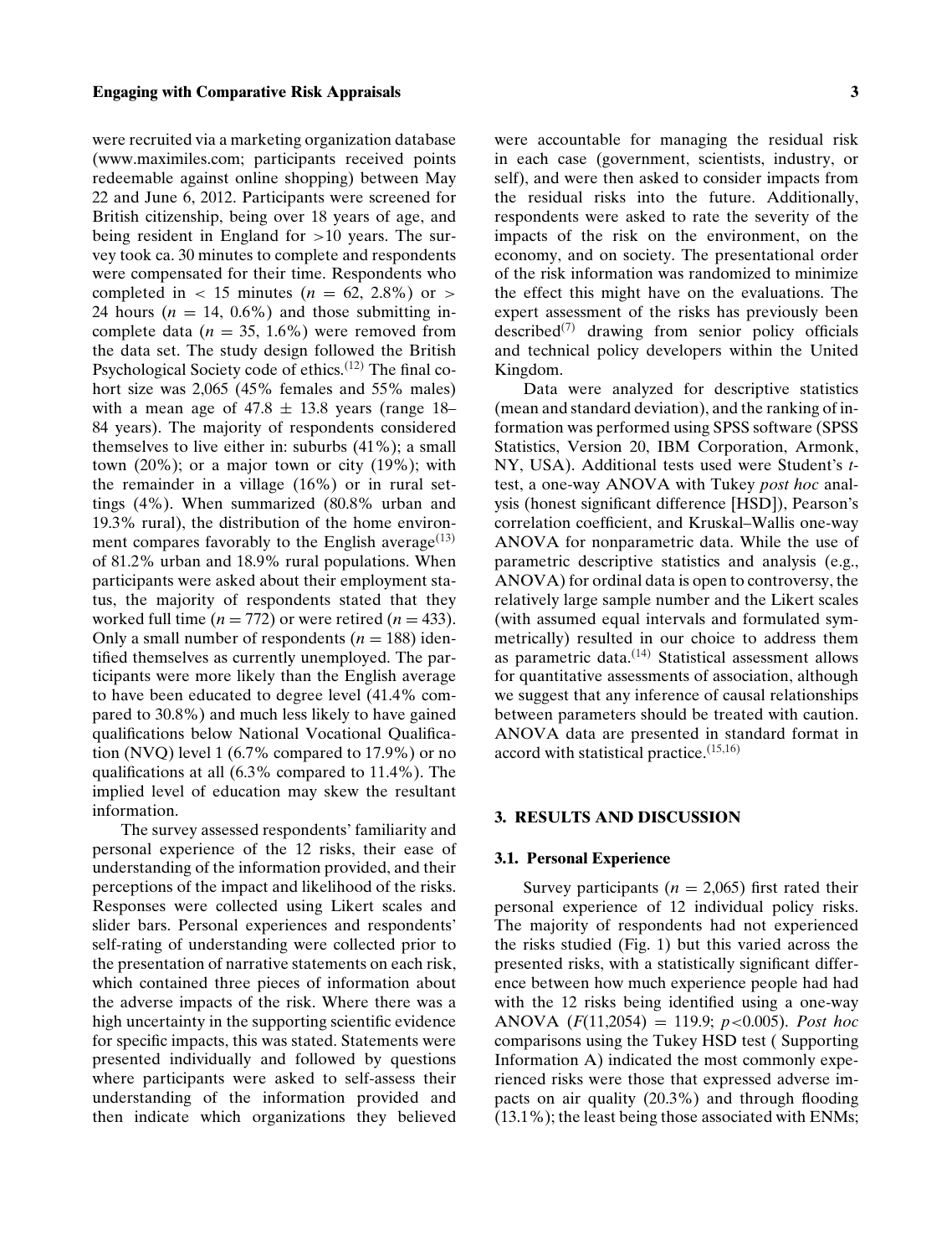

Perceived knowledge **Fig. 1.** Plot showing public survey results (*n* = 2,065) identifying the incidence of personal experience (% of total population)  $= 2,065$ ) identifying the incidence of personal experience (% of total population) and the mean perceived knowledge score  $(\pm$  standard deviation) of the 12 risk areas by the responders  $(n = 2,065;$  where perceived knowledge score was rated from 1 ["nothing at all"] to 5 ["very much"]). The personal experience scores were shown to be statistically significantly different using one-way ANOVA  $(F(11,2054) = 119.90)$ ; *p<*0.005). Pearson correlation coefficient analysis showed that there was a statistically significant relationship between experience of the risk area and perceived knowledge score (*p<*0.01).

(1%) and GMOs; (2.8%). Less than 10% of participants reported that they did not know whether or not they had experienced a risk, with the exception of nanomaterials and GMOs, where the percentages were 22% and 13%, respectively, an observation that may reflect the high technological component of these risks and a lack of awareness for their wide presence (for ENM, say) in consumer products. Participants' perceptions of their prior knowledge for the 12 risks were shown to be significantly different for each risk across the studied group through a one-way ANOVA  $(F(11,2054) = 208.2;$ *p<*0.005).

#### **3.2. Perceived Knowledge**

We next tested participants' broader knowledge of the 12 risks, over and above their direct personal experience of them (Fig. 1). Risks where a broader knowledge was highest (Likert scale; 1 "nothing at all"; 5 "very much"; bars, Fig. 1) were flooding  $(2.83 \pm 0.92)$ , coastal erosion  $(2.73 \pm 1.02)$ , and air quality (2.67  $\pm$  0.96). Nanomaterials (1.65  $\pm$  0.93) attracted the lowest degree of broader perceived knowledge. Respondents' broad knowledge was significantly correlated with their personal experiences of individual risks (*p<*0.01; Pearson's correlation and two-tailed test; Fig. 1).

#### **3.3. Comparative Rating of Risks**

Next, brief narratives on the 12 risks were provided to participants, with the readability of narratives being assessed. (Narratives had a mean readability of *>* 4.5 on a Likert scale where 1 was "very difficult" to read, 3 "neither easy nor difficult," and 7 "very easy" to read.) The narratives were used to present the uncertainty inherent to some risks (e.g., for nanomaterials, where dose–response relationships are a source of considerable uncertainty in their risk characterization) and enrich the expert assessment of the selected risks. Participants then rated the magnitude of the impacts that each risk posed to the environment, economy, and wider society, using slider bars with scales from "not at all serious" (score  $= 1$ ) to "very serious" (score  $=$ 7; Table I). During this, all 12 risks were visible to participants concurrently, so relative comparisons, tradeoffs, and adjustments between the set of risks could be made by respondents in a "set" assessment, adjusting the slider bars for each to assemble an assessment of all 12 risks in concert. An ANOVA indicated that respondents did not equally value the impacts of each risk when the impacts were considered separately (environment  $F(11,2054) = 143.0$ ; *p<*0.005; economy *F*(11,2054) = 167.6; *p<*0.005; and social  $F(11,2054) = 131.9; p < 0.005$  compared with when impacts were considered collectively as a set  $(F(11,2054) = 73.4; p < 0.005)$  as shown in Tables S1 to S6, Supporting Information A.

For environmental impacts (Table I), risks with the highest scores either affected a public good, e.g., air quality (*p<*0.005, except marine and wildlife biodiversity, as described in Supporting Information C), water quality (*p<*0.05, except flooding, marine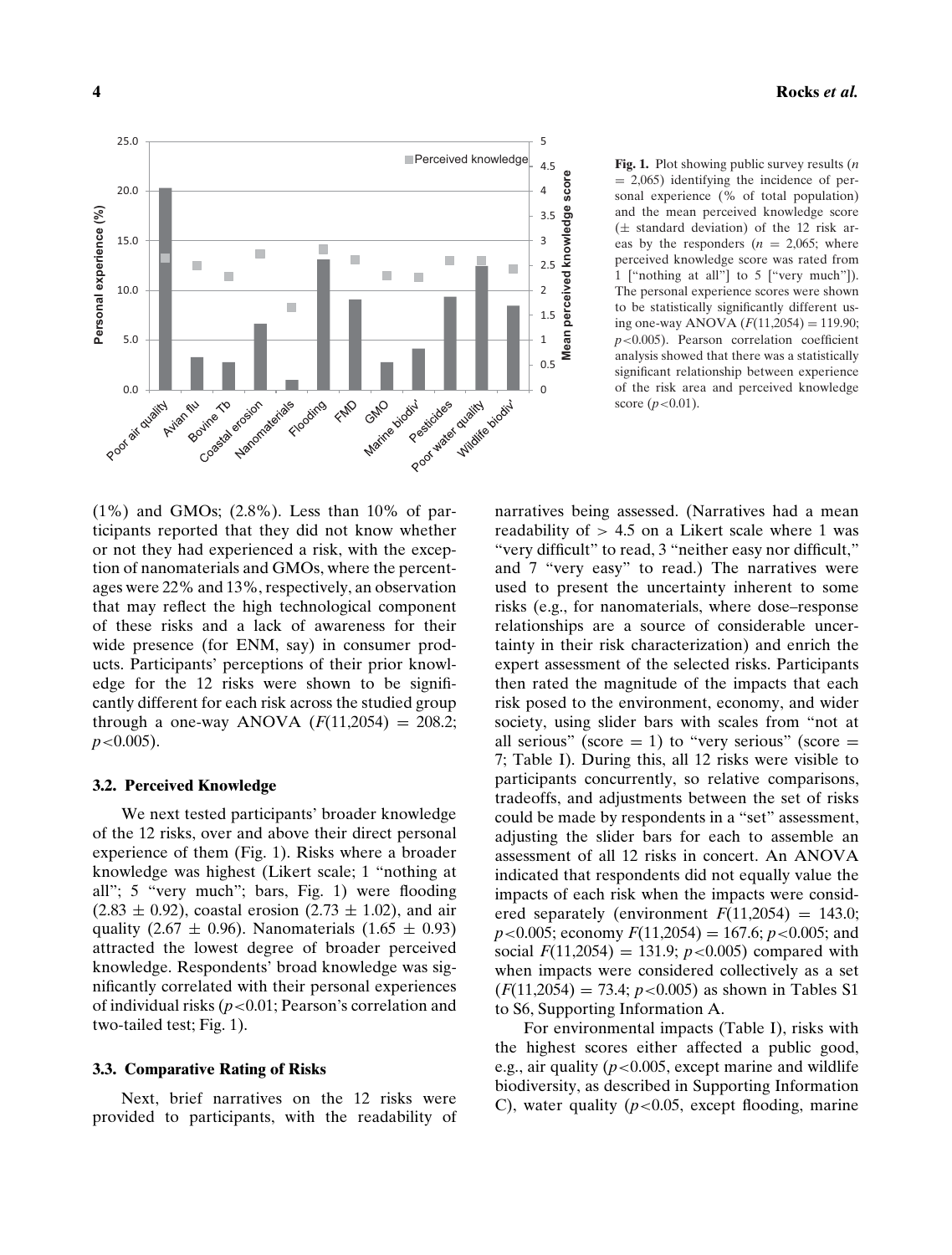| Impact on Environment |               | Impact on Economy     |               | <b>Impact on Society</b> |               | Combined Impact       |       |
|-----------------------|---------------|-----------------------|---------------|--------------------------|---------------|-----------------------|-------|
| Hazard Area           | Score         | Hazard Area           | Score         | Hazard Area              | Score         | Hazard Area           | Score |
| Air quality           | $5.3 \pm 1.6$ | Flooding              | $5.1 \pm 1.5$ | Air quality              | $5.4 \pm 1.5$ | Flooding              | 5.0   |
| Wildlife biodiversity | $5.2 \pm 1.7$ | <b>FMD</b>            | $5.1 \pm 1.6$ | Water quality            | $5.2 \pm 1.7$ | Air quality           | 4.9   |
| Marine biodiversity   | $5.2 \pm 1.6$ | Bovine Th             | $4.8 \pm 1.7$ | Flooding                 | $4.9 \pm 1.5$ | Water quality         | 4.8   |
| Water quality         | $5.0 \pm 1.6$ | Marine biodiversity   | $4.4 \pm 1.6$ | Nanomaterials            | $4.8 \pm 1.6$ | <b>FMD</b>            | 4.6   |
| Pesticides            | $4.9 \pm 1.6$ | Water quality         | $4.2 + 1.7$   | <b>Pesticides</b>        | $4.8 \pm 1.6$ | Marine biodiversity   | 4.6   |
| Flooding              | $4.9 \pm 1.7$ | Avian influenza       | $4.2 \pm 1.7$ | Avian influenza          | $4.7 \pm 1.7$ | Pesticides            | 4.6   |
| Nanomaterials         | $4.7 \pm 1.7$ | <b>Nanomaterials</b>  | $4.0 \pm 1.6$ | <b>FMD</b>               | $4.4 \pm 1.6$ | <b>Nanomaterials</b>  | 4.5   |
| Coastal erosion       | $4.6 \pm 1.9$ | Air quality           | $4.0 \pm 1.7$ | Bovine Th                | $4.4 \pm 1.7$ | Bovine Th             | 4.5   |
| <b>FMD</b>            | $4.4 \pm 1.8$ | <b>GMO</b>            | $4.0 \pm 1.6$ | <b>GMO</b>               | $4.4 \pm 1.6$ | Wildlife biodiversity | 4.4   |
| <b>GMO</b>            | $4.3 + 1.7$   | Pesticides            | $4.0 \pm 1.6$ | Wildlife biodiversity    | $4.2 \pm 1.7$ | Avian influenza       | 4.3   |
| Bovine Tb             | $4.1 \pm 1.8$ | Wildlife biodiversity | $3.8 \pm 1.7$ | Marine biodiversity      | $4.2 \pm 1.6$ | <b>GMO</b>            | 4.2   |
| Avian influenza       | $3.9 \pm 1.8$ | Coastal erosion       | $3.8 + 1.7$   | Coastal erosion          | $3.9 + 1.7$   | Coastal erosion       | 4.1   |

**Table I.** Perceived Impact on the Environment, Economy, and Society Ranked by Mean Score (*n* = 2,065) and Standard Deviation Rated on a Seven-Point Likert Scale

Scale: 1: not at all serious; 2: a little serious; 3: somewhat serious; 4: moderately serious; 5: quite serious; 6: serious; and 7: very serious. (Participants could not see the italic labels "a little serious, somewhat serious, moderately serious, quite serious and serious" but saw the gridlines. The categories are indicators for analysis.) The gray boxes highlight the same risk for each impact. For statistical analysis, see Supplementary Material.

**Table II.** Comparing Total Severity of the Perceived Individual Impact (Over Next 12–18 Months; Seven-Point Scale), Likelihood of Personal Affect (Over Next 12–18 Months; Seven-Point Scale),

and Combined Ratings (Seven-Point Scale) Taken from an Assessment of Environmental, Social, and Economic Attributes

|                     | Severity of Impact Likelihood Combined |     |     |
|---------------------|----------------------------------------|-----|-----|
| Air quality         | 4.4                                    | 2.6 | 4.9 |
| Water quality       | 4.2                                    | 2.3 | 4.8 |
| Pesticides          | 4.1                                    | 1.9 | 4.6 |
| Flooding            | 4.1                                    | 2.5 | 5.0 |
| Marine biodiversity | 3.9                                    | 1.9 | 4.6 |
| Nanomaterials       | 3.9                                    | 2.8 | 4.5 |
| <b>GMO</b>          | 3.7                                    | 1.8 | 4.2 |
| Coastal erosion     | 3.7                                    | 2.4 | 4.1 |
| <b>FMD</b>          | 3.6                                    | 2.3 | 4.6 |
| Bovine Th           | 3.6                                    | 2.0 | 4.5 |
| Avian influenza     | 3.5                                    | 2.0 | 4.3 |

biodiversity, and pesticide use); or the risk posed a threat to a receptor representing a high stock at risk, e.g., the biodiversity of terrestrial or marine wildlife, (*p<*0.05, except water quality and air quality). The lowest environmental impact was expressed for well-publicized risks, where an adverse environmental impact had been arguably less than expected (e.g., AI, BTb, and GMOs, *p<*0.05, except GMO compared to FMD).

For economic impacts, flooding and FMD were considered to pose the highest economic impacts (Table I). These remain high in the public

consciousness and have resulted in a significant economic impact in the United Kingdom over the last 15 years. Costs for managing the residual national flood risk are estimated at ca. £1bn/annum, and a 2007 regional flooding event in England affected 55,000 properties, causing £3bn damage.<sup> $(17,18)$ </sup> Recent FMD outbreaks cost £3bn (direct stock loss) plus £5bn (indirect costs such as loss of tourism).<sup>(19)</sup> The lowest economic impact was scored for coastal erosion, possibly perceived as affecting only individual properties, which may account for its low ranking for social impact. Those risks ranked highest for societal impact affected a large human population and their health (air and water quality; Table I), while risks to terrestrial wildlife and marine biodiversity, potentially affecting numerous biota, were considered to have low social impacts.

#### **3.4. Future Risks**

Respondents next considered how the 12 risks might evolve going forward––the severity of the personal impact for each risk over the next 12–18 months, compared to a combined assessment (Table II). Analysis of the combined assessment suggested no statistically significant differences between the risks  $(F(11,2054) = 73.4; p > 0.05)$ . However, analysis of the personal impact over the next 12–18 months suggested differences  $(F(11,2054) = 33.3;$ *p<*0.05). There is some indication that an assessment of severity for personal impact is related to a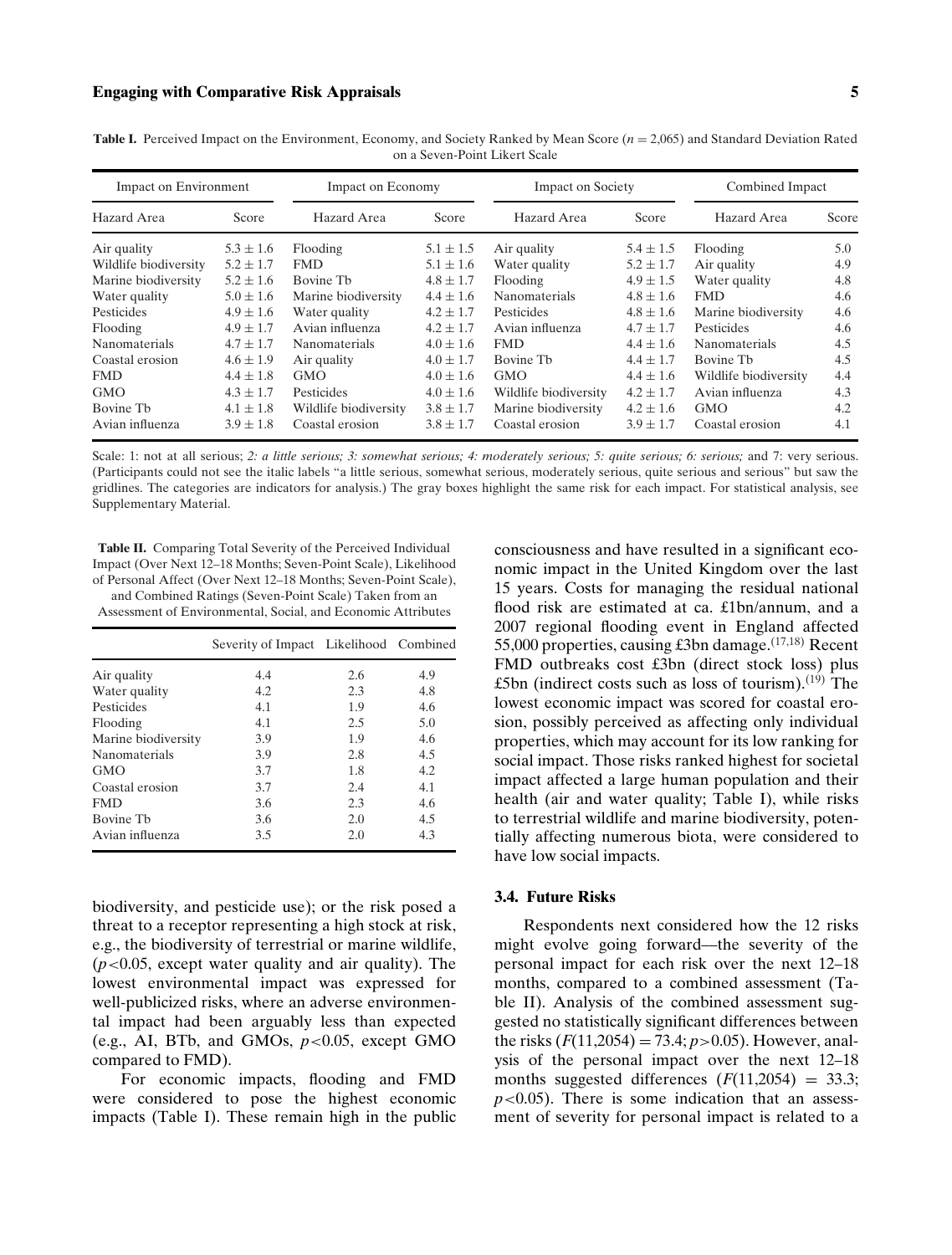respondent's personal experience of the risks (with a similar order in the highest scored hazard areas;  $r = -0.015$ ,  $p < 0.05$ , two-tailed Pearson correlation), yet it was not possible to identify further relationships. When examining perceived personal impacts (Table II), there are clusters of hazards that might be linked to risk perception paradigms.(20) The lowest ranked hazards are animal diseases unlikely to have significant impacts on individuals who do not live in or draw their livelihood from rural environments. Low levels of correlation were observed (Fig. 2) when the perceived personal impact was compared to the scores of environmental, economic, and social impacts for each risk. The relationship between perceived personal impact and economic impact was unclear, and reinforces the challenges faced by government economists in trying to apply a value to public goods.

We next employed the data from a comparative public assessment of the 12 policy risks (severity and likelihood over the next 12–18 months) and compared this (Fig. 3) with a prior expert analysis.<sup>(7)</sup> Due to limitations in the collection of expert analysis, it is not possible to provide more than a subjective assessment between the two data sources. There are similarities between the expert and public assessments for coastal erosion, water quality, and air quality, but the public showed either lower assessments of likelihood (e.g., for wildlife and marine biodiversity, AI, and BTb) or of impact severity (e.g., FMD), where it may be argued that there is less personal experience of these risks, but greater awareness of the impacts (Fig. 3). For novel risks, such as GMOs and ENMs, participants expressed a higher assessment of impact severity compared to the experts, which may be related to a lack of familiarity with such risks. $(15)$ A follow-up laboratory study of 109 survey participants deployed its set analysis to apportion a fictitious departmental budget between risks with recommendations for relative investments in public risk management. $(21)$ 

#### **3.5. Perceptions of Responsibility**

The challenges of public risk management under resource constraints are considerable. Where should governments invest additional resources, across a risk portfolio, so to keep residual risks at a tolerable level on behalf of the public? As state funding becomes pressed, many governments are considering afresh the distribution of responsibilities between the various existing actors (and new ones) that



**Fig. 2.** Plots showing correlation between the score of perceived personal impact for each risk and the score of perceived: (a) environmental impact, (b) economic impact, and (c) social impact for each risk with correlation  $(R^2)$  scores noted.

deliver public risk management––for existing flood risk management and emerging concerns surrounding farm biosecurity, for example.<sup> $(22)$ </sup> Data from this survey make clear where study participants felt responsibility should lie for the 12 risks examined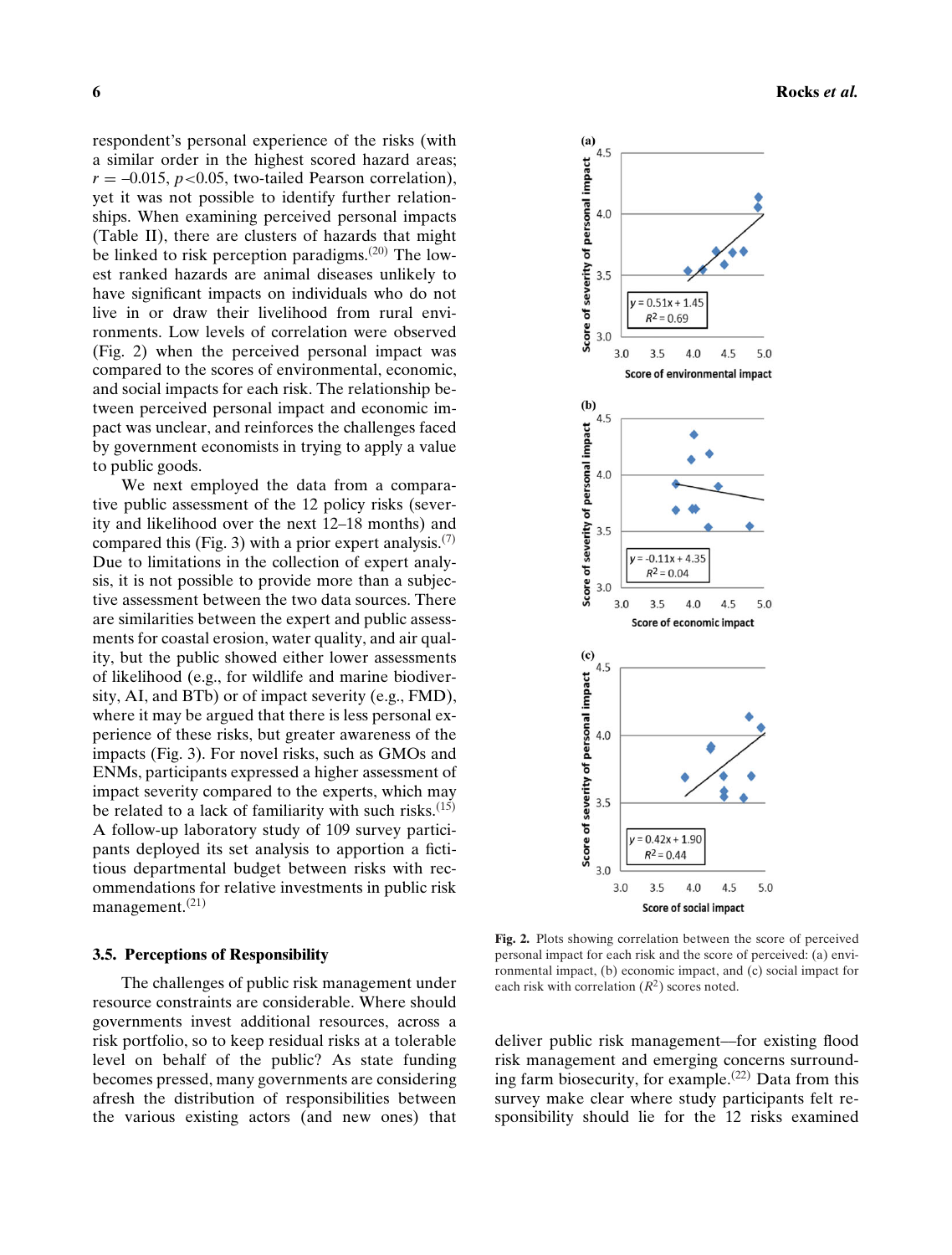#### **Engaging with Comparative Risk Appraisals 7**



**Fig. 3.** An illustrative appraisal of 12 strategic environmental risks for Defra representing both the expert assessment (ellipses) and public assessment collected during this study (boxes) where inserted table shows color scale representation of figure (color visible in on-line version). Ellipses reflect the relative magnitude and two-dimensional uncertainty in likelihood and consequence for residual policy risks, assessed over a 12–18-month horizon (from autumn 2011) assuming existing risk management measures in place. Their positions are informed through a flow of supporting evidence, independent analysis, and deliberative process, whereas the public assessment of the risks is mean value  $(n = 2,065)$ . AI is avian influenza, AQ is air quality, CE is coastal erosion, ENM is engineered nanomaterial, F is flooding, FMD is foot and mouth disease, GMO is genetically modified organism, MB is loss of marine biodiversity, WB is loss of wildlife biodiversity, and WQ is water quality.

(Fig. 4), with the respondents rating selfresponsibility continuously lower than that of government, industry, or scientists. When these preferences were explored in detail (during a subsequent laboratory study), $(21)$  respondents perceived the government held the highest level of responsibility for the management of the 12 policy risks evaluated, followed by scientists and then industry, with personal responsibility reported to be lowest (data not presented here). The promotion of greater self-responsibility for the management of public risks, for example, for flood risk by the Environment Agency, seems at odds with the assessment and thus acceptance of personal responsibility here (Fig. 4) and so further research into the acceptance of responsibilities for managing risks is required as government reevaluates opportunities for risk and cost sharing between actors.(23) While recent research suggests advances in risk communication have occurred, $(24,25)$  these mostly relate to single

environmental risks, with advances attributed to the recognition, in revised communication tools, of specific risk characteristics.

Managing a portfolio of policy risk is clearly a different proposition than managing a single risk, and when groups of risks clustered by similar characteristics are considered, this complicates the communication of collective decisions and the attending rationale for resource management. We might usefully reflect on how the position with public strategic analysis of this sort has developed since earlier incarnations of this were deployed in the United States and elsewhere.  $(3,5)$  The authors believe that there is enhanced public recognition of the balancing requirements that governments and their agencies make on environmental policy risk and, due to a helpful debate on, and communication of, the multidimensional characteristics of environmental harm, a richer understanding of how such risks are expressed and longer-term features of the damage that might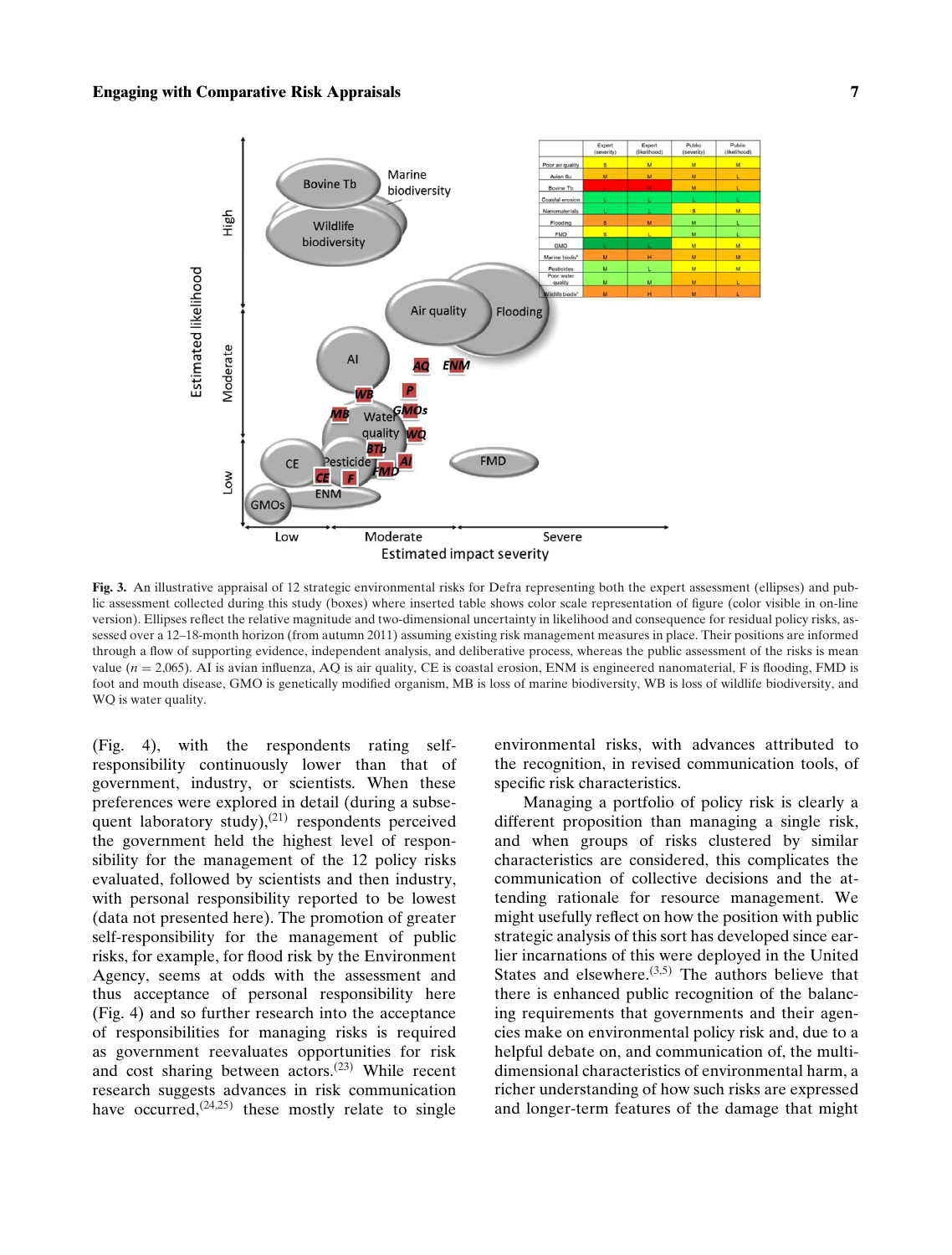

**Fig. 4.** Mean value of perceived responsibility for risk management across the stakeholder groups identifying where responsibility lies (no responsibility = 0 and responsibility = 1).

ensue. This said, citizens' personal experiences remain fundamental to their individual response and engagement with policy-level risk.

#### **4. CONCLUSIONS**

In concluding, this study supports the theory that personal experience affects the knowledge and assessment of individual risk. Where scores of personal experience were high in the study population, they were positively correlated with perceived knowledge scores. Providing information to citizens supports perceptions of policy risk, but if the public has difficulty in understanding the information, or there are gross uncertainties in the information provided, this could lead to reduced engagement. This was noted for ENMs, as highlighted by the level of uncertainty within this field. This relationship should be investigated further, given the complex character of environmental harms. $(1-7)$  Environment, social, and economic impacts within an overall assessment of 12 risks were considered. Citizens can distinguish between these classes of impact and provide separate (and informed) assessments of each, with the exception of the economic attribute (Fig. 3), which

does not seem to reflect the overall severity of the risks. We note that the responsibly of government to manage residual public risk was identified by respondents, with less accountability being ascribed to other stakeholders (scientists, individuals, and industry). Previous studies<sup>(26)</sup> have shown disconnect between public perceptions of, and actual responsibility for, risks, suggesting the need for clarity and a well-reasoned rationale about shared responsibilities for risk management, the apportioning of these responsibilities between actors, and the uptake of accountabilities by newly identified risk managers.

Supporting information showing statistical analysis is provided in Supporting Information A, Tables S1–S6.

#### **ACKNOWLEDGMENTS**

This work was primarily funded by the Department of Environment Food and Rural Affairs (FP0101, PREPARE study, 2012). We thank colleagues in Defra and the executive agencies for providing expert input. SAR, GP, and SP were co-funded through a Defra and a Cross-Research Council (EPSRC, NERC, and ESRC) research grant (EP/G022682/1) to Cranfield University.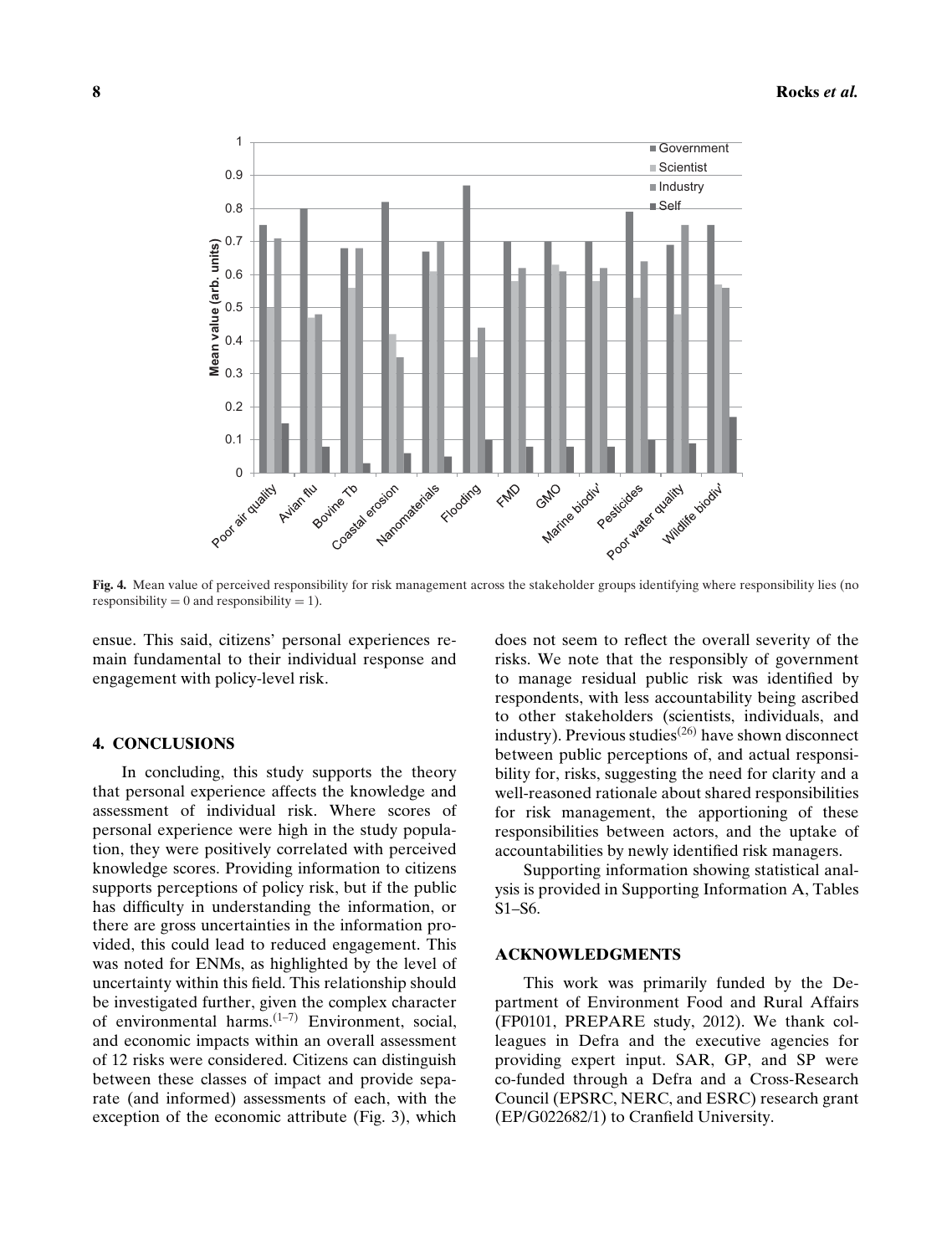#### **Engaging with Comparative Risk Appraisals 9**

Due to ethical concerns, the supporting data for this research cannot be made publicly available.

#### **REFERENCES**

- 1. Pollard SJT, Kemp RV, Crawford M, Duarte-Davidson R, Irwin JG, Yearsley R. Characterizing environmental harm: Developments in an approach to strategic risk assessment and risk management. Risk Analysis, 2004; 24:1551– 1560.
- 2. Prpich G, Evans J, Irving P, Dagonneau J, Hutchinson J, Rocks S, Black E, Pollard SJT. Character of environmental harms—Overcoming implementation challenges with policy makers and regulators. Environmental Science & Technology, 2011; 45:9857–9865.
- 3. German Advisory Council on Global Change (WGBU). World in Transition. Strategies for Managing Global Environmental Risks. Annual Report 1998. Berlin: Springer, 2000.
- 4. Andrews CJ, Hassenzahl MD, Johnson BB. Accommodating uncertainty in comparative risk. Risk Analysis, 2004; 24:1323– 1335.
- 5. Morgenstern RD, Shih J-S, Sessions SL. Comparative risk assessment: An international comparison of methodologies and results. Journal of Hazardous Materials, 2000; 78:19–39.
- 6. Willis HH, Gibson JM, Shih RA, Geschwind S, Olmstead S, Hu J, Curtright AE, Cecchine G, Moore M. Prioritizing environmental health risks in the UAE. Risk Analysis, 2010; 30:1842–1856.
- 7. Prpich G, Dagonneau J, Rocks SA, Lickorish F, Pollard SJT. Scientific commentary: Strategic analysis of environmental policy risks—Heat maps, risk futures and the character of environmental harm. Science of the Total Environment, 2013; 463–464:442–445.
- 8. Perhac RM. Comparative risk assessment: Where does the public fit in? Science, Technology & Human Values, 1998;  $23:221 - 241$ .
- 9. Vlek C. How solid is the Dutch (and the British) national risk assessment? Overview and decision-theoretic evaluation. Risk Analysis, 2013; 33:948–971.
- 10. Readers can Attain Practical Appreciation of the Policy Remit of the Department for Environment, Food and Rural Affairs by Reviewing the Business Plan. Defra, 2015. Available at: [https://www.gov.uk/government/organisations/department](https://www.gov.uk/government/organisations/department-for-environment-food-rural-affairs/about)[for-environment-food-rural-affairs/about,](https://www.gov.uk/government/organisations/department-for-environment-food-rural-affairs/about) Accessed on June 8, 2015.
- 11. Couper M. Designing Effective Web Surveys. Cambridge, UK: Cambridge University Press, 2008.
- 12. British Psychological Society Code of Ethics. Leicester, UK: British Psychological Society, 2009. Available at: [http://www.](http://www.bps.org.uk/system/files/Public%20files/bps_code_of_ethics_2009.pdf) [bps.org.uk/system/files/Public%20files/bps\\_code\\_of\\_ethics\\_](http://www.bps.org.uk/system/files/Public%20files/bps_code_of_ethics_2009.pdf) [2009.pdf,](http://www.bps.org.uk/system/files/Public%20files/bps_code_of_ethics_2009.pdf) Accessed on July 10, 2016.
- 13. Office for National Statistics. Compendium of UK Statistics. London, UK, 2014. Available at: [http://webarchive.](http://webarchive.nationalarchives.gov.uk/20160105160709/http://www.ons.gov.uk/ons/guide-method/compendiums/compendium-of-uk-statistics/index.html) [nationalarchives.gov.uk/20160105160709/http://www.ons.gov.](http://webarchive.nationalarchives.gov.uk/20160105160709/http://www.ons.gov.uk/ons/guide-method/compendiums/compendium-of-uk-statistics/index.html) [uk/ons/guide-method/compendiums/compendium-of-uk](http://webarchive.nationalarchives.gov.uk/20160105160709/http://www.ons.gov.uk/ons/guide-method/compendiums/compendium-of-uk-statistics/index.html)[statistics/index.html,](http://webarchive.nationalarchives.gov.uk/20160105160709/http://www.ons.gov.uk/ons/guide-method/compendiums/compendium-of-uk-statistics/index.html) Accessed on July 10, 2016.
- 14. Carifio J, Perla RJ. Ten common misunderstandings, misconceptions, persistent myths and urban legends about Likert scales and Likert response formats and their antidotes. Journal of Social Sciences, 2007; 3:106–116.
- 15. Walker I. Statistics for Psychology. Bath, UK, 2008. Available at: [http://staff.bath.ac.uk/pssiw/stats2/page2/page3/](http://staff.bath.ac.uk/pssiw/stats2/page2/page3/page3.html) [page3.html,](http://staff.bath.ac.uk/pssiw/stats2/page2/page3/page3.html) Accessed on July 10, 2016.
- 16. Laerd Statistics One-Way ANOVA in SPSS Statistics. Derby, UK, 2013. Available at: [https://statistics.laerd.com/spss](https://statistics.laerd.com/spss-tutorials/one-way-anova-using-spss-statistics-2.php)[tutorials/one-way-anova-using-spss-statistics-2.php,](https://statistics.laerd.com/spss-tutorials/one-way-anova-using-spss-statistics-2.php) Accessed on July 10, 2016.
- 17. Environment Agency. The Cost of Summer 2007 Floods in England. Bristol, UK: Environmental Agency, 2010.
- 18. Paranjothy S, Gallacher J, Amlôt R, Rubin GJ, Page L, Baxter T, Wight J, Kirrage D, McNaught R, Palmer SR. Psychosocial impact of the summer 2007 floods in England. BMC Public Health, 2011; 11:145–153.
- 19. Haydon DT, Kao RR, Kitching RP. The UK foot-and-mouth disease outbreak—The aftermath. Nature Reviews Microbiology, 2004; 2:675–681.
- 20. Slovic P, Fischhoff B, Lichtenstein S. Behavioural decision theory. Annual Review of Psychology, 1977; 28:1–39.
- 21. Soane E, Schubert I, Pollard S, Rocks S, Black E. Confluence and contours: Reflexive management of environmental risk. Risk Analysis, 2016; 30:1090–1107.
- 22. Vial F, Miguel E, Johnston WT, Mitchell A, Donnelly CA. Bovine tuberculosis risk factors for British herds before and after the 2001 foot-and-mouth epidemic: What have we learned from the TB99 and CCS2005 studies? Transboundary and Emerging Diseases, 2015; 62:505–515.
- 23. Soane E, Dewberry C, Narendran S. The role of perceived costs and perceived benefits in the relationship between personality and risk-related choices. Journal of Risk Research, 2010; 13:303–318.
- 24. Smillie L, Blissett A. Viewpoint: A model for developing risk communication strategy. Journal of Risk Research, 2010; 13:115–134.
- 25. Department of Environment Food and Rural Affairs. Environment Agency. The Impact of Flooding on Urban and Rural Communities. R&D Technical Report SC040033/SR1. London, UK, 2005. Available at: [https://www.gov.](https://www.gov.uk/government/uploads/system/uploads/attachment_data/file/290750/scho1005bjtg-e-e.pdf) [uk/government/uploads/system/uploads/attachment\\_data/file/](https://www.gov.uk/government/uploads/system/uploads/attachment_data/file/290750/scho1005bjtg-e-e.pdf) [290750/scho1005bjtg-e-e.pdf,](https://www.gov.uk/government/uploads/system/uploads/attachment_data/file/290750/scho1005bjtg-e-e.pdf) Accessed on June 8, 2015.
- 26. Harvatt J, Petts J, Chilvers J. Understanding householder responses to natural hazards: Flooding and sea-level rise comparisons. Journal of Risk Research, 2011; 14:63–83.

#### **SUPPORTING INFORMATION**

Additional supporting information may be found in the online version of this article at the publisher's website:

**Table S1.** Statistical analysis (ANOVA with Tukey HSD *post hoc*) showing variation between respondents personally affected by environmental risks (where  $* = p \le 0.05$ ; \*\*\* =  $p \le 0.005$ ). It is noticeable that personal experience of loss of wildlife biodiversity seems to be linked with experience of avian influenza, bovine Tb, pesticide use, and coastal erosion.

**Table S2.** Statistical analysis (ANOVA with Tukey HSD *post hoc*) showing variation between respondents' self-assessment of personal knowledge of environmental risks (where  $* = p \le 0.05$ ;  $** = p \le 0.01$ ; and \*\*\* =  $p \le 0.005$ ).

**Table S3.** Statistical analysis (ANOVA with Tukey HSD *post hoc*) showing variation between respondents' self-assessment of environmental impact of environmental risks (where  $* = p \le 0.05; ** = p \le 0.01;$ and \*\*\*  $= p \le 0.005$ ).